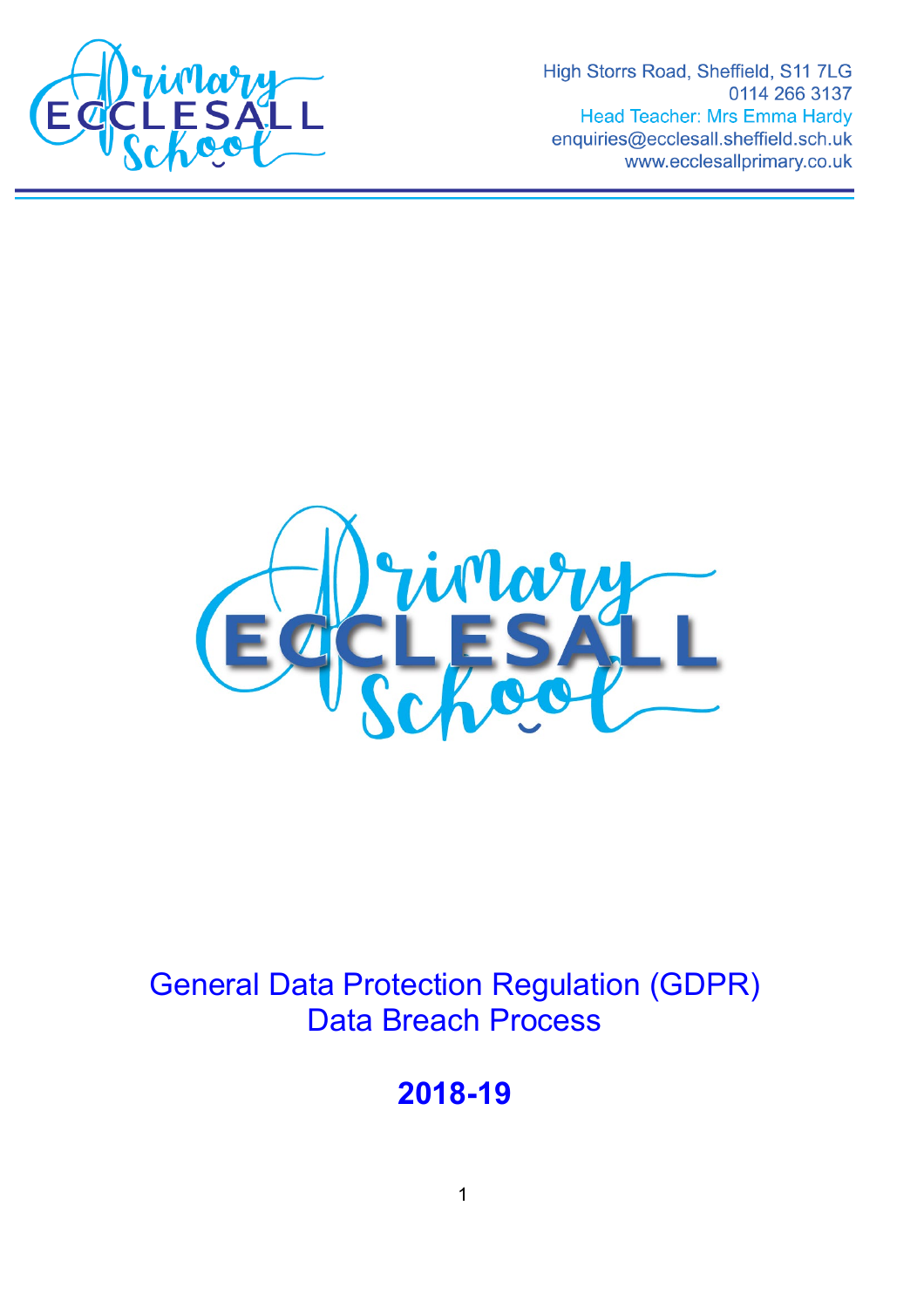## **Contents**

| <b>Section Title</b>                 | Page No. |
|--------------------------------------|----------|
| Data Breach Process                  | 3        |
| Appendix A Data Breach Incident Form | 5        |
| Appendix B Data Breach Log           | 8        |
| Appendix C Evidence Log              | 9        |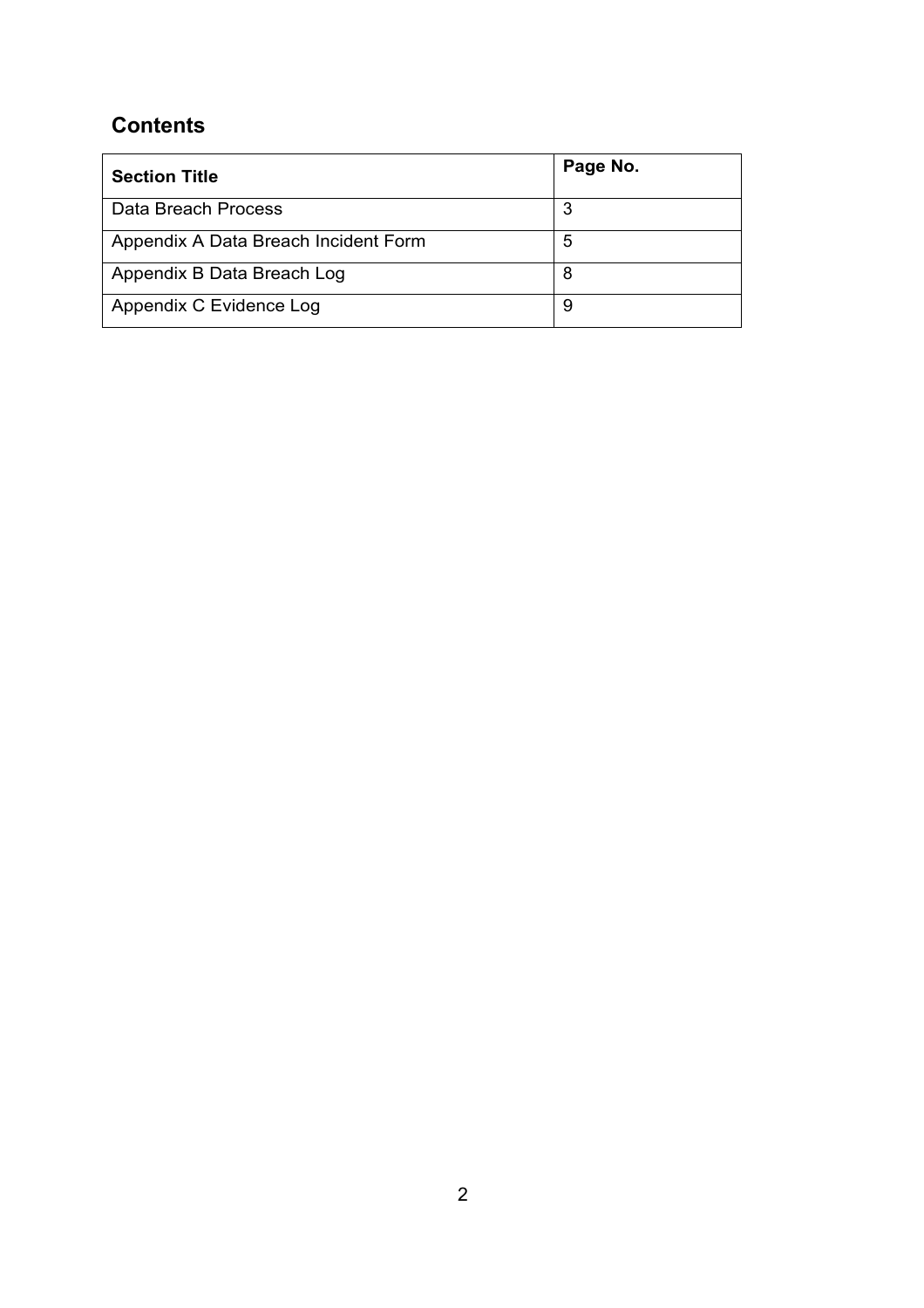### **Data Breach Process**

Although Ecclesall Primary School takes measures against unauthorised or unlawful processing and against accidental loss, destruction or damage to personal data as set out in this document and the supporting documents referred to, a data security breach could still happen. Examples of data breaches include:

- Loss or theft of data or equipment on which data is stored
- Inappropriate access controls allowing unauthorised use
- Equipment failure
- Human error (e.g. sending an email to the wrong recipient, information posted to the wrong address, dropping/leaving documents containing personal data in a public space)
- Unforeseen circumstances such as fire or flood
- Hacking attack
- 'Blagging' offences where information is obtained by deceiving school

However the breach has occurred, the following steps should be taken immediately:

- a. **Internal Notification:** Individual who has identified the breach has occurred must notify the Data Protection Officer (DPO). A record of the breach should be created using the **Data Protection Notification Form (DPNF). Available on the school website: [www.ecclesallprimary.co.uk.](http://www.ecclesallprimary.co.uk/)**
- b. Data Breach Incident Form (Appendix A)
- c. Data Breach Log (Appendix B)
- d. Evidence Log (Appendix C)
- 2. **Containment:** DPO to identify any steps that can be taken to contain the data breach (e.g. isolating or closing the compromised section of network, finding a lost piece of equipment, changing access codes) and liaise with the appropriate parties to action these.
- 3. **Recovery:** DPO to establish whether any steps can be taken to recover any losses and limit the damage the breach could cause (e.g. physical recovery of equipment, back up tapes to restore lost or damaged data).
- 4. **Assess the risks:** Before deciding on the next course of action, DPO to assess the risks associated with the data breach giving consideration to the following, which should be recorded in the Data Breach Notification form (Appendix C):
	- a. What type of data is involved
	- b. How sensitive is it?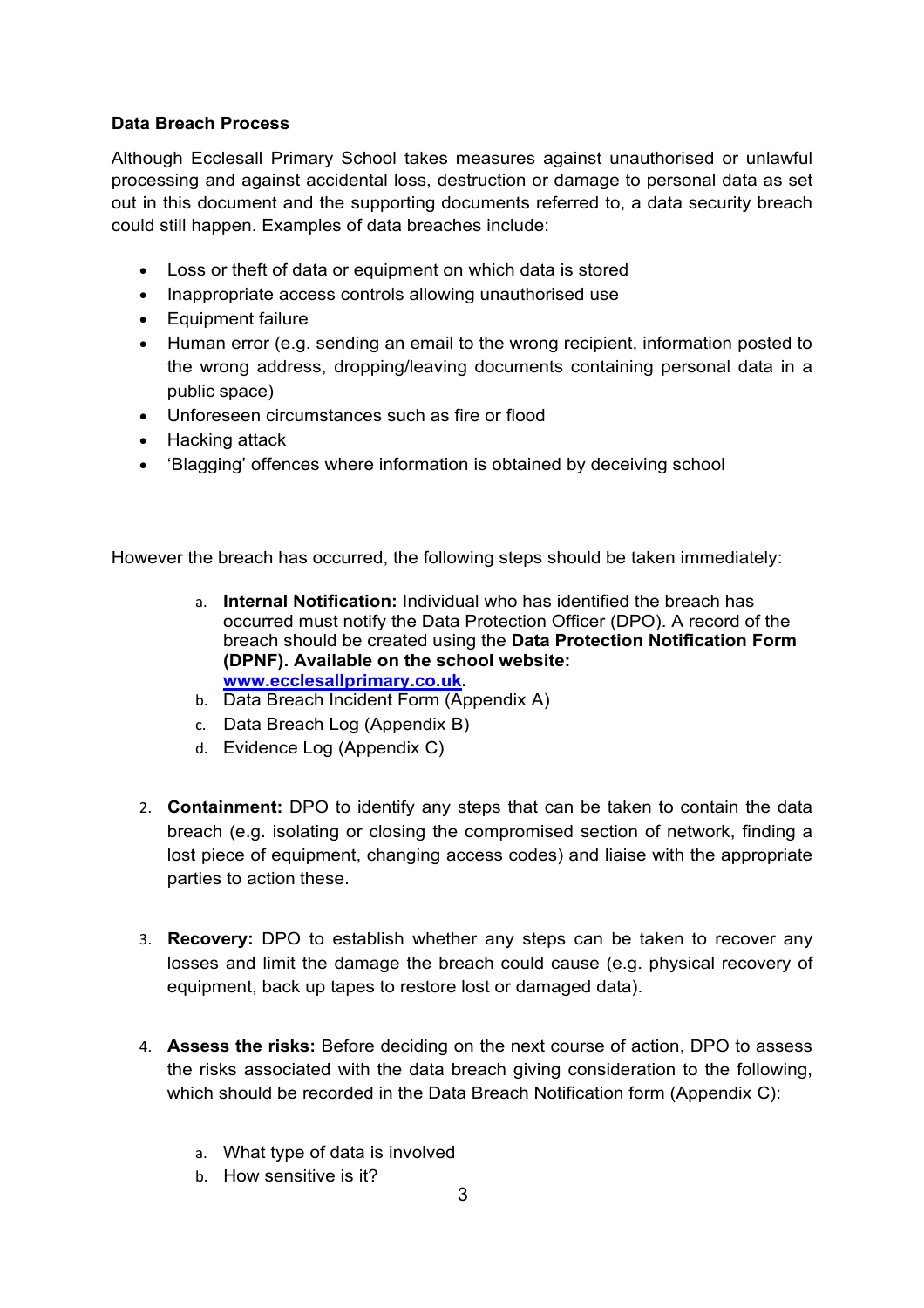- c. If data has been lost/stolen, are there any protections in place such as encryption?
- d. What has happened to the data?
- e. What could the data tell a third party about the individual?
- f. How many individuals data have been affected by the breach?
- g. Whose data has been breached?
- h. What harm can come to those individuals?
- i. Are there wider consequences to consider such as reputational loss?
- 5. **Notification to the Information Commissioners Office (ICO):** Following the risk assessment in step 4, the DPO should notify the ICO within 72 hours of the identification of a data breach if it is deemed that the breach is likely to have a significant detrimental effect on individuals. This might include if the breach could result in discrimination, damage to reputation, financial loss, loss of confidentiality or any significant economic or social disadvantage.

The DPO should contact ICO using their security breach helpline on 0303 123 1113, option 3 (open Monday to Friday 9am-5pm) or the ICO Data Breach Notification form can be completed and emailed to [casework@ico.org.uk.](mailto:casework@ico.org.uk)

- 6. **Notification to the Individual:** The DPO must assess whether it is appropriate to notify the individual(s) whose data has been breached. If it is determined that the breach is likely to result in a high risk to the rights and freedoms of the individual(s) then they must be notified by the school.
- 7. **Evaluation:** The DPO should assess whether any changes need to be made to the school processes and procedures to ensure that a similar breach does not occur.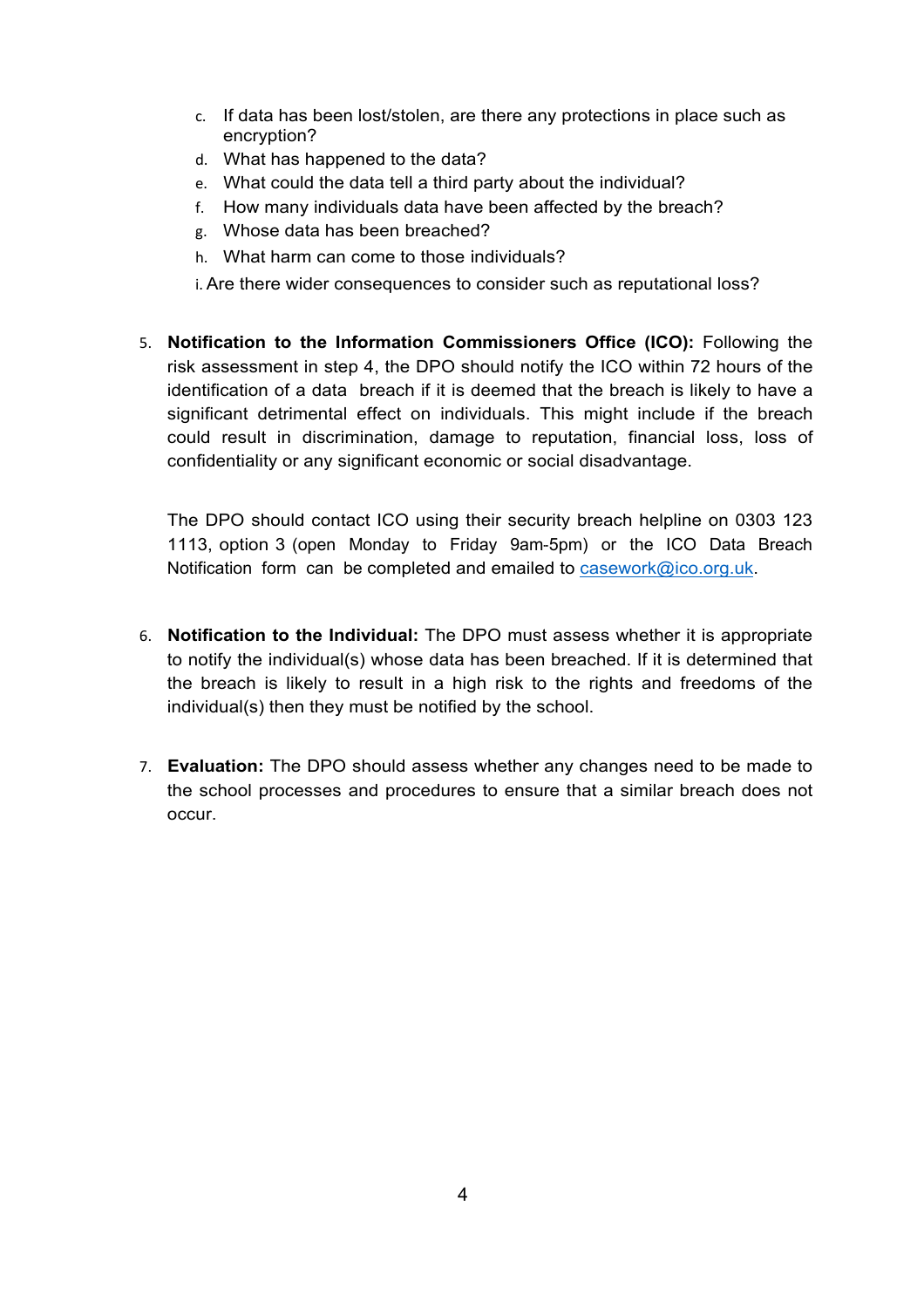## **APPENDIX A**

## **Data Breach Incident Form**

## *Part A: Breach Information*

| When did the breach occur (or become<br>known)?   |  |
|---------------------------------------------------|--|
| Which staff member was involved in the<br>breach? |  |
| Who was the breach reported to?                   |  |
| Date of Report:                                   |  |
| <b>Time of Report:</b>                            |  |
| <b>Description of Breach:</b>                     |  |
| <b>Initial Containment Activity:</b>              |  |

### **Part B: Breach Risk Assessment**

| What type of data is involved:                   | Hard Copy: Yes / No                       |
|--------------------------------------------------|-------------------------------------------|
|                                                  | Electronic Data: Yes / No                 |
| Is the data categorised as 'sensitive' within    | Racial or ethnic origin: Yes / No         |
| one of the following categories:                 | Political opinions: Yes / No              |
|                                                  | Religious or philosophical beliefs: Yes / |
|                                                  | No Trade union membership: Yes / No       |
|                                                  | Data concerning health or sex life and    |
|                                                  | sexual orientation: Yes / No              |
|                                                  | Genetic data: Yes / No                    |
|                                                  | Biometric data: Yes / No                  |
| Were any protective measures in place to         | Yes / No                                  |
| secure the data (e.g. encryption):               | If yes, please outline:                   |
|                                                  |                                           |
| What has happened to the data:                   |                                           |
|                                                  |                                           |
|                                                  |                                           |
|                                                  |                                           |
| What could the data tell a third party about the |                                           |
| individual:                                      |                                           |
|                                                  |                                           |
|                                                  |                                           |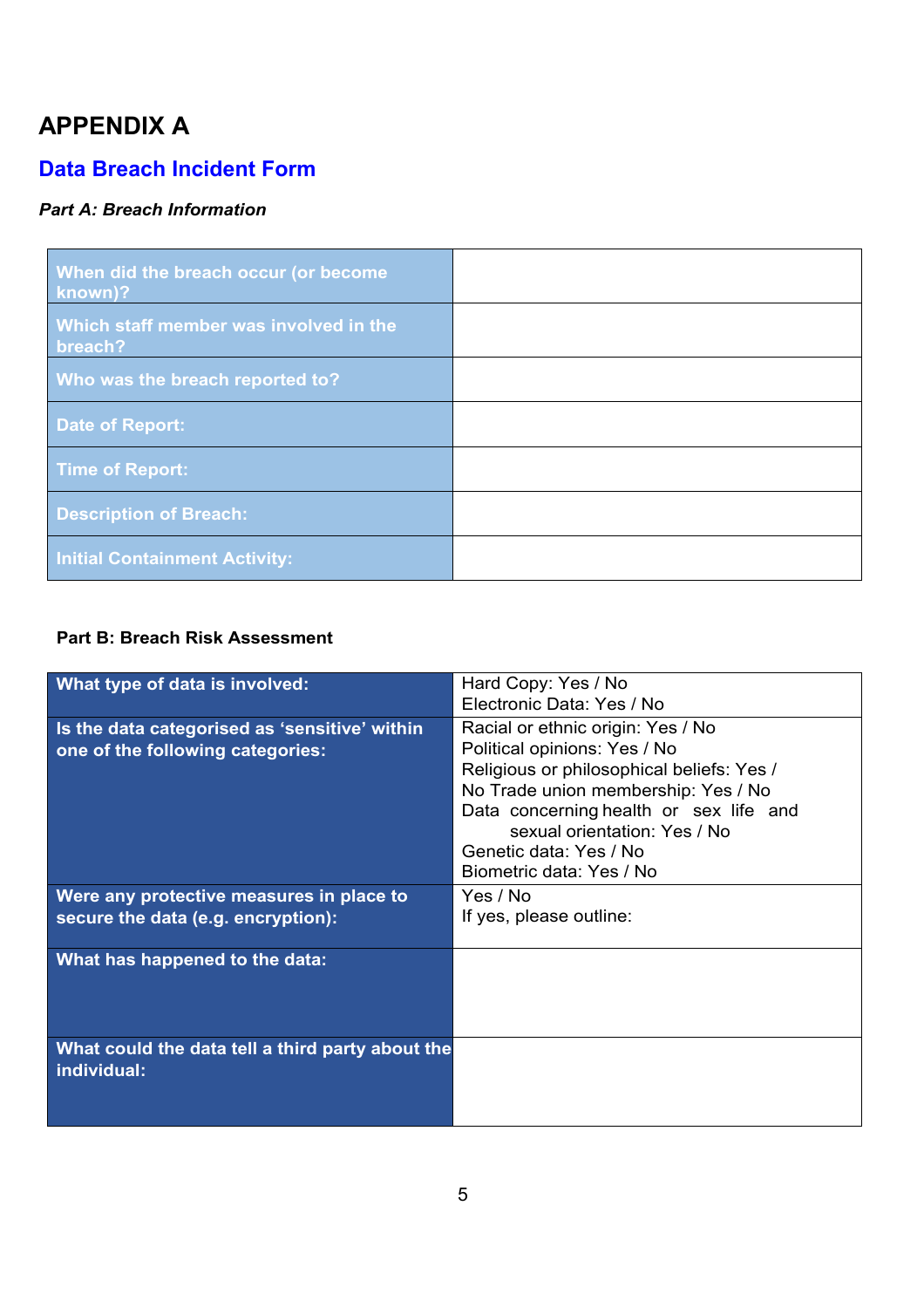| Number of individuals affected by the breach:                       |  |
|---------------------------------------------------------------------|--|
|                                                                     |  |
| Whose data has been breached:                                       |  |
|                                                                     |  |
|                                                                     |  |
| What harm can come to those individuals:                            |  |
|                                                                     |  |
|                                                                     |  |
| Are there wider consequences to consider<br>e.g. reputational loss: |  |
|                                                                     |  |
|                                                                     |  |

## **Part C: Breach Notification**

| Is the breach likely to result in a risk to      | Yes / No                                          |
|--------------------------------------------------|---------------------------------------------------|
| people's rights and freedoms?                    | If Yes, then the ICO should be notified within 72 |
|                                                  | hours.                                            |
| Date ICO notified:                               |                                                   |
|                                                  |                                                   |
| Time ICO notified:                               |                                                   |
| <b>Reported by:</b>                              |                                                   |
| <b>Method used to notify ICO:</b>                |                                                   |
| <b>Notes:</b>                                    |                                                   |
|                                                  |                                                   |
|                                                  |                                                   |
|                                                  |                                                   |
| Is the breach likely to result in a high risk to | Yes / No                                          |
| people's rights and freedoms?                    | If Yes, then the individual should be notified    |
| Date individual notified:                        |                                                   |
|                                                  |                                                   |
| <b>Notified by:</b>                              |                                                   |
| <b>Notes:</b>                                    |                                                   |
|                                                  |                                                   |
|                                                  |                                                   |
|                                                  |                                                   |
|                                                  |                                                   |
|                                                  |                                                   |
|                                                  |                                                   |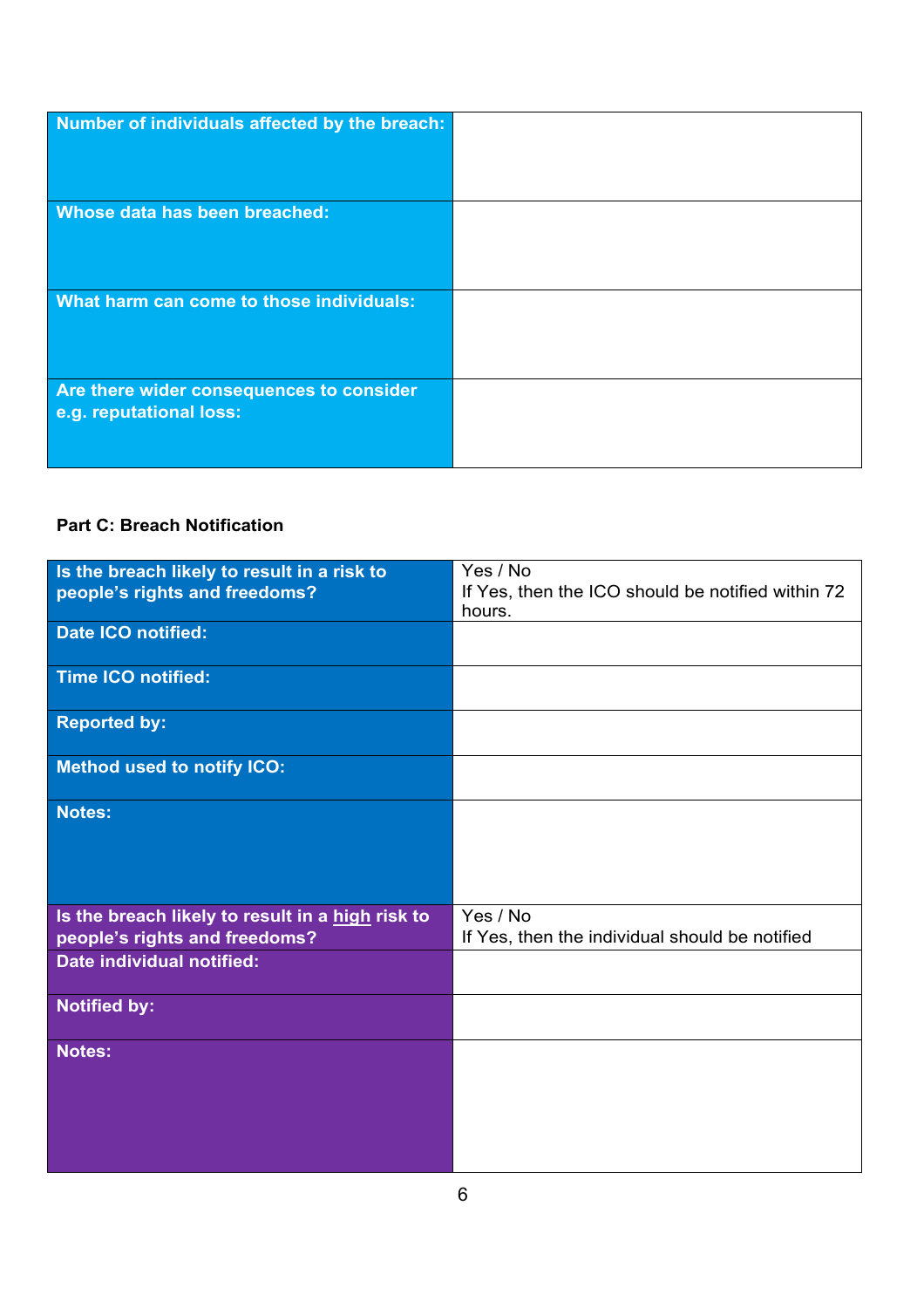## **Part D: Breach Action Plan**

| Action to be taken to recover the data:                  |                    |
|----------------------------------------------------------|--------------------|
|                                                          |                    |
|                                                          |                    |
|                                                          |                    |
|                                                          |                    |
|                                                          |                    |
|                                                          |                    |
| Relevant governors/trustees to be notified:              | Names:             |
|                                                          | Date Notified:     |
|                                                          |                    |
| Notification to any other relevant external<br>agencies: | External agencies: |
|                                                          | Date Notified:     |
|                                                          |                    |
| Internal procedures (e.g. disciplinary                   |                    |
| investigation) to be completed:                          |                    |
|                                                          |                    |
| Steps needed to prevent reoccurrence of                  |                    |
| breach:                                                  |                    |
|                                                          |                    |
|                                                          |                    |
|                                                          |                    |
|                                                          |                    |
|                                                          |                    |
|                                                          |                    |
|                                                          |                    |
|                                                          |                    |
|                                                          |                    |
|                                                          |                    |
|                                                          |                    |
|                                                          |                    |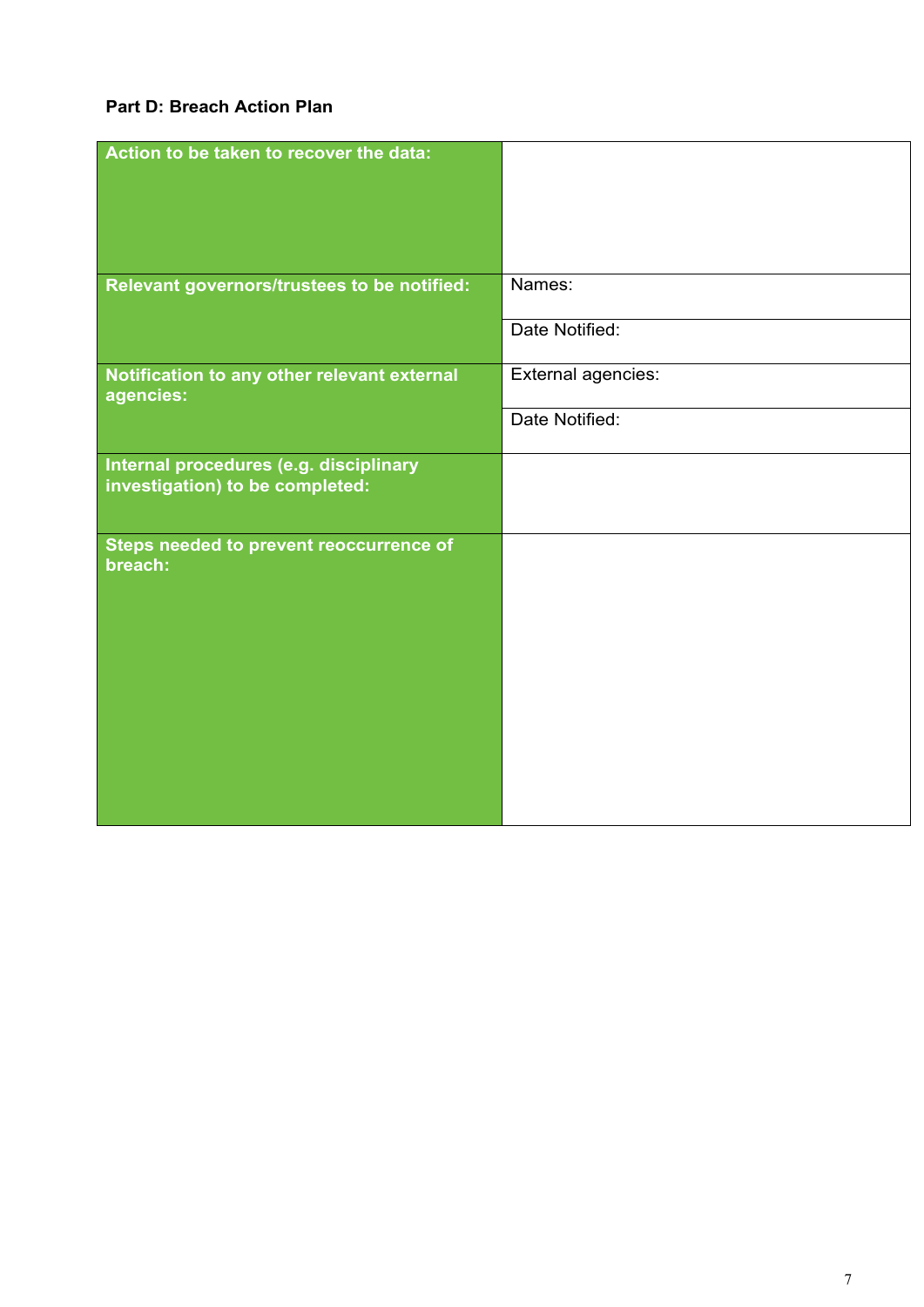## **APPENDIX B**

### **Data Breach Log**

| <b>Date Reported</b> | <b>Notified By</b> | <b>Reported To</b> | <b>Description of</b> | <b>Notification to</b> | <b>Notification to</b> | <b>Further Actions</b> | <b>Reviewed By</b> |
|----------------------|--------------------|--------------------|-----------------------|------------------------|------------------------|------------------------|--------------------|
|                      |                    |                    | <b>Breach</b>         | <b>ICO</b>             | <b>Individulas</b>     | to be Taken            |                    |
|                      |                    |                    |                       |                        |                        |                        |                    |
|                      |                    |                    |                       |                        |                        |                        |                    |
|                      |                    |                    |                       |                        |                        |                        |                    |
|                      |                    |                    |                       |                        |                        |                        |                    |
|                      |                    |                    |                       |                        |                        |                        |                    |